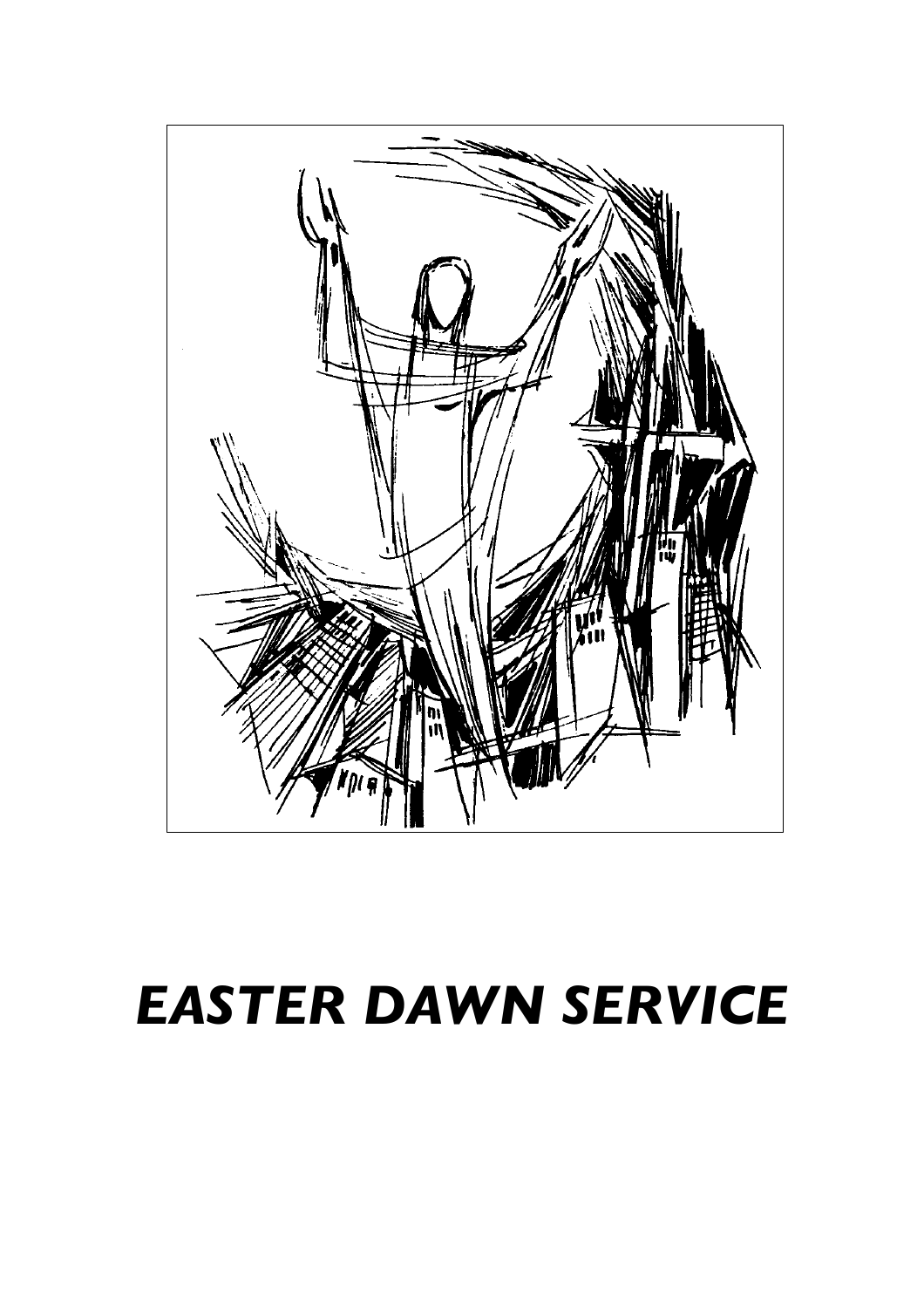**Welcome to St James,** the parish Church of Bulkington. Thank you for joining us today, whether you are in the building or participating from home. We are very glad to be with you.

From earliest times Christians have gathered through the night of Easter to recall the story of God's saving work, from creation through to the death and resurrection of our Lord Jesus Christ. We experience new life - light which offers hope to all.

**This service is being livestreamed** so that as many as would like to can be part of our worship. The camera will only focus on those contributing to the service.

#### **There will be no collection plate passed around today, but please give generously to support St James.** You can

- Leave a cash donation (including brown envelopes) in the plate provided on your way in or out of Church
- Join the Parish Giving Scheme (please speak to Rev Charles about this)
- Online at https://tinyurl.com/y506gncq (the QR code will take you to this page)
- Make an electronic donation via bank transfer or standing order.

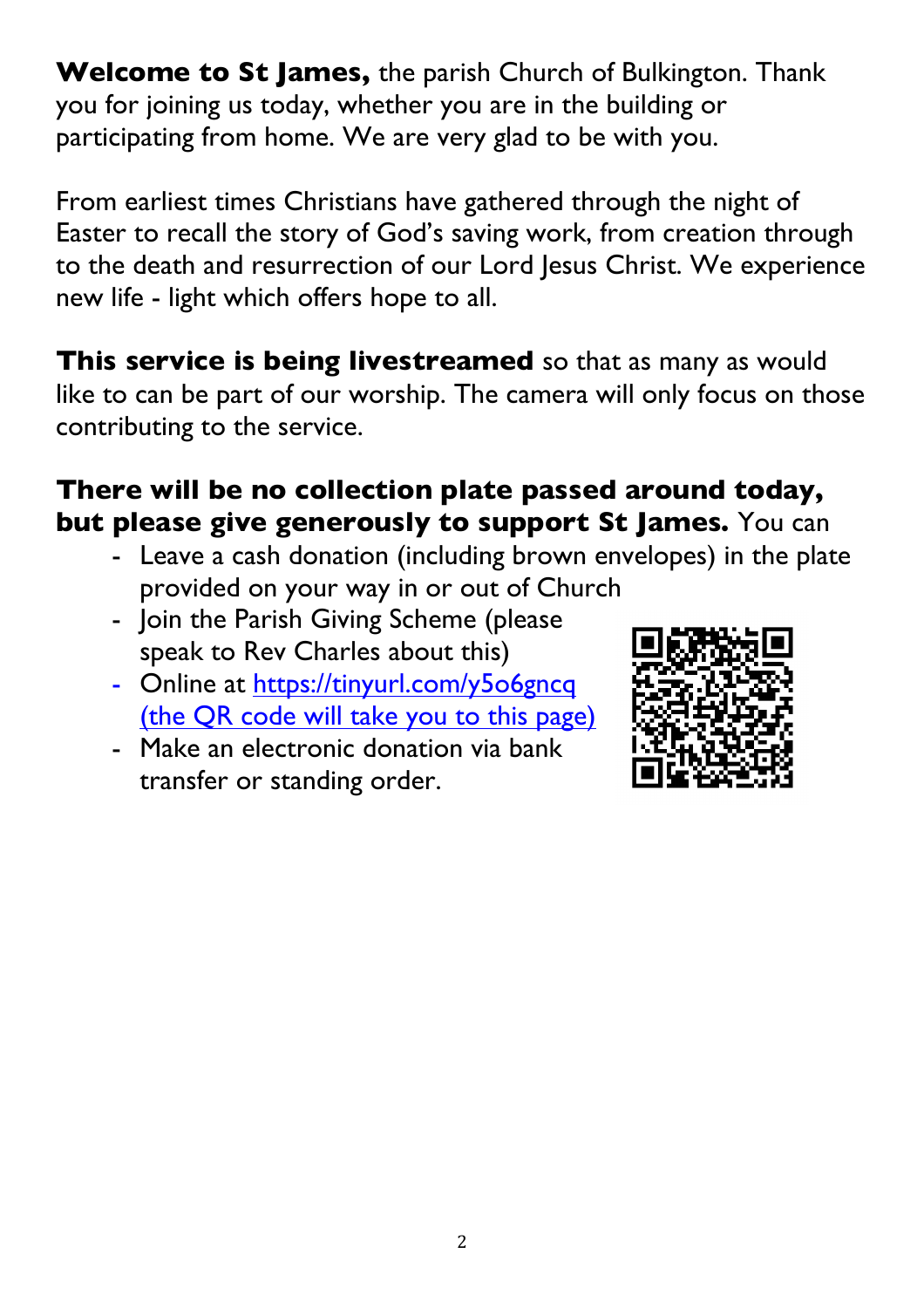# *The Vigil*

*We gather outside the Church, around the Easter fire*

Dear brothers and sisters in Christ, on this most holy night, when our Lord Jesus Christ passed from death to life, the Church invites her children throughout the world to come together in vigil and prayer. This is the Passover of the Lord. We remember his death and resurrection by hearing his word and celebrating his mysteries, confident that we shall share his victory over death and live with him for ever in God.

*Our Bible readings take us through the story of the Old Testament:*

## **Genesis 1:1-5, 26-27**

In the beginning God created the heavens and the earth. **<sup>2</sup>** The earth was barren, with no form of life; it was under a roaring ocean covered with darkness. But the Spirit of God was moving over the water.

**<sup>3</sup>** God said, "I command light to shine!" And light started shining. **<sup>4</sup>** God looked at the light and saw that it was good. He separated light from darkness **<sup>5</sup>** and named the light "Day" and the darkness "Night." Evening came and then morning—that was the first day.

**<sup>26</sup>** God said, "Now we will make humans, and they will be like us. We will let them rule the fish, the birds, and all other living creatures."

**<sup>27</sup>** So God created humans to be like himself; he made men and women.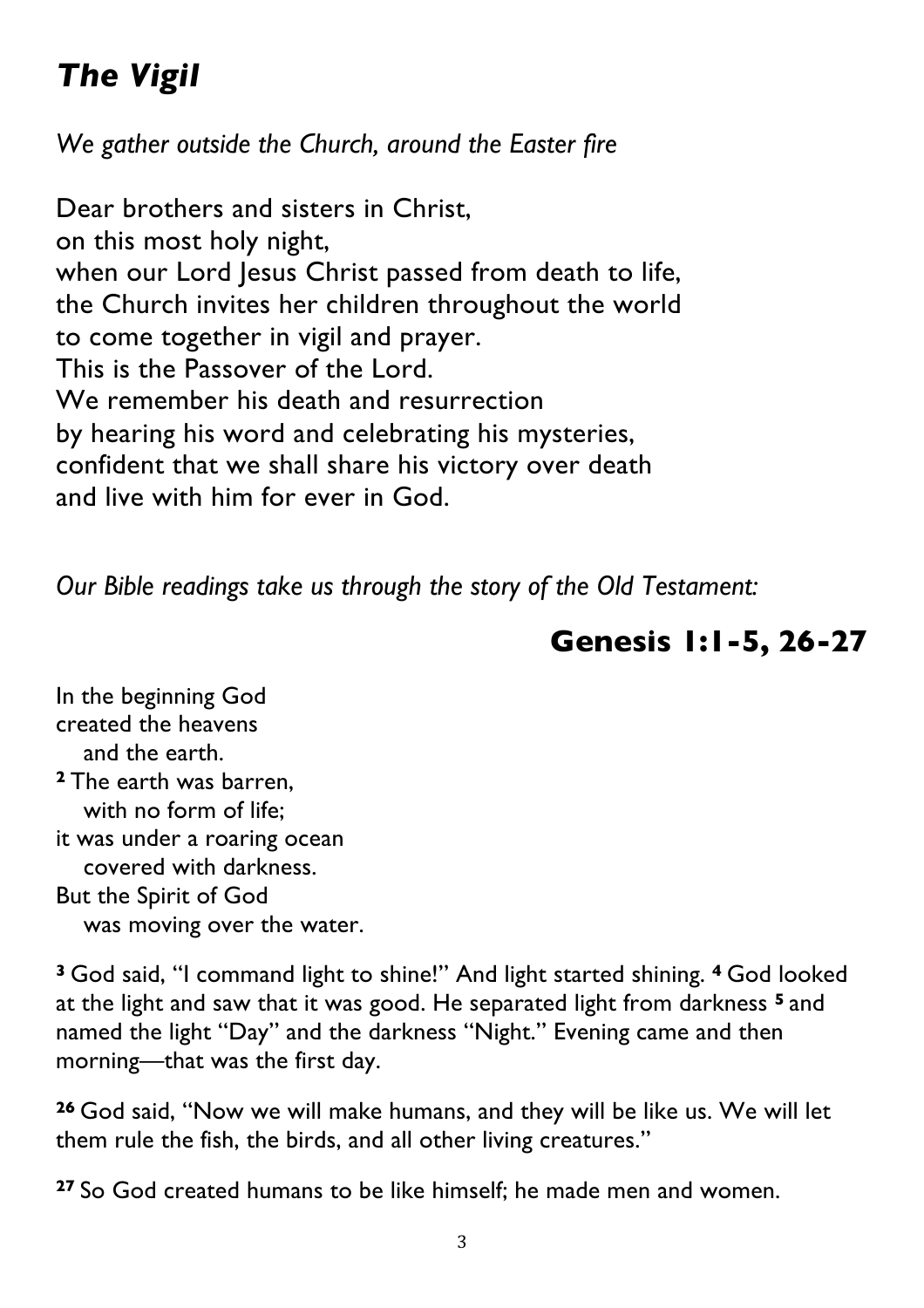#### *After our first reading we pray:*

**Blessed are you, Lord God of our salvation. Your love cannot be contained and overflows in the wonder of creation. You formed the universe out of nothing and moulded us from the clay of the earth. All you have made sings of your marvellous deeds, O Lord, our maker and redeemer. Amen.** 

## **Genesis 3:1-13**

The snake was sneakier than any of the other wild animals that the LORD God had made. One day it came to the woman and asked, "Did God tell you not to eat fruit from any tree in the garden?"

**<sup>2</sup>** The woman answered, "God said we could eat fruit from any tree in the garden, **<sup>3</sup>** except the one in the middle. He told us not to eat fruit from that tree or even to touch it. If we do, we will die."

**<sup>4</sup>** "No, you won't!" the snake replied. **<sup>5</sup>** "God understands what will happen on the day you eat fruit from that tree. You will see what you have done, and you will know the difference between right and wrong, just as God does."

**<sup>6</sup>** The woman stared at the fruit. It looked beautiful and tasty. She wanted the wisdom that it would give her, and she ate some of the fruit. Her husband was there with her, so she gave some to him, and he ate it too. **<sup>7</sup>** Right away they saw what they had done, and they realized they were naked. Then they sewed fig leaves together to make something to cover themselves.

**<sup>8</sup>** Late in the afternoon a breeze began to blow, and the man and woman heard the LORD God walking in the garden. They were frightened and hid behind some trees.

**<sup>9</sup>** The LORD called out to the man and asked, "Where are you?"

**<sup>10</sup>** The man answered, "I was naked, and when I heard you walking through the garden, I was frightened and hid!"

**<sup>11</sup>** "How did you know you were naked?" God asked. "Did you eat any fruit from that tree in the middle of the garden?"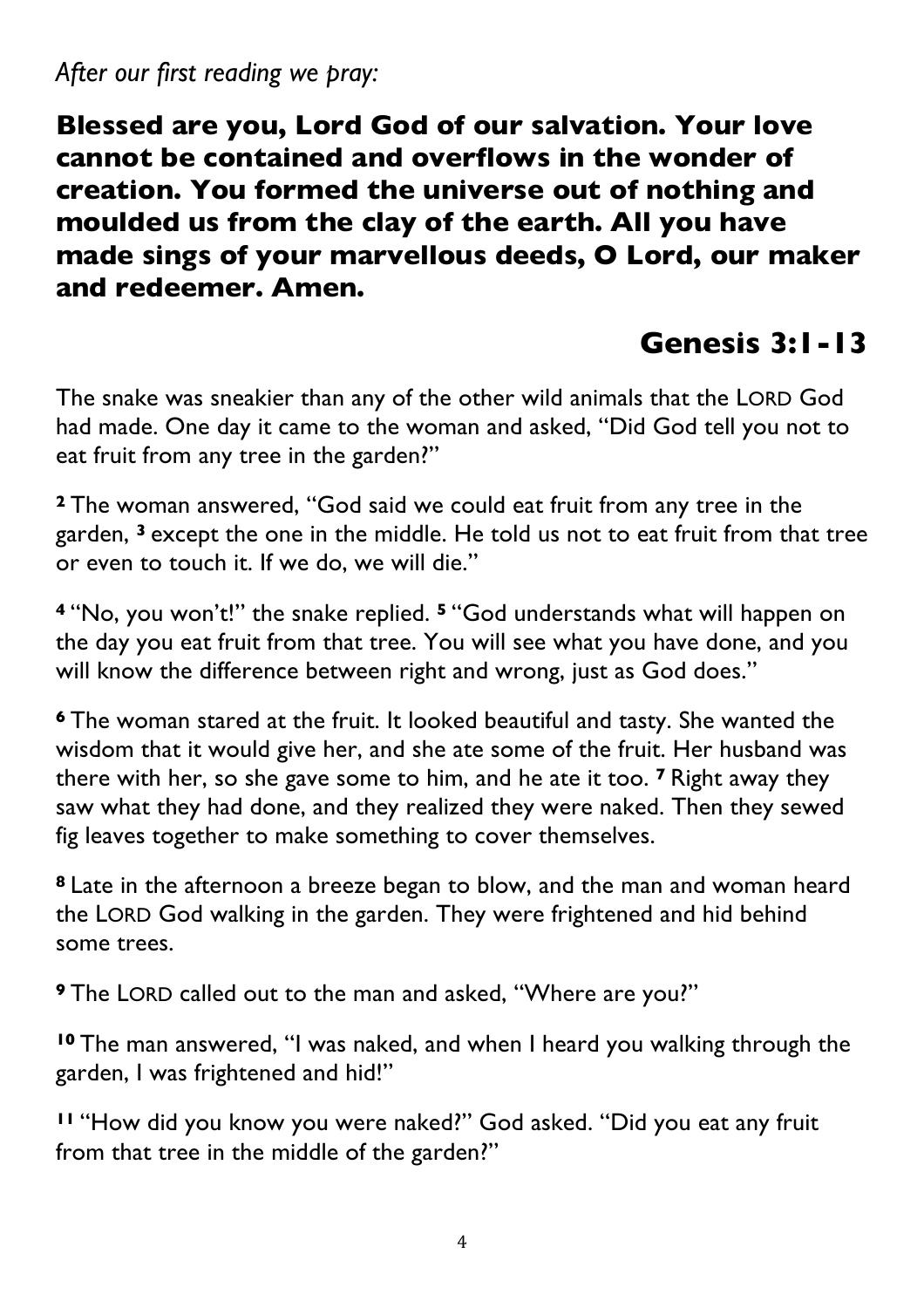**<sup>12</sup>** "It was the woman you put here with me," the man said. "She gave me some of the fruit, and I ate it."

**<sup>13</sup>** The LORD God then asked the woman, "What have you done?"

"The snake tricked me," she answered. "And I ate some of that fruit."

*After our second reading, we pray:* 

**Blessed are you, Lord, God of our salvation. The sin which we dare not confront breaks your heart and nothing can be concealed from your sight, yet you showed mercy to our ancestors. Show mercy today to all who fall, and shatter the power of evil, O Lord, our maker and redeemer. Amen.** 

## **Exodus 14:13-22**

**<sup>13</sup>** But Moses answered, "Don't be afraid! Be brave, and you will see the LORD save you today. These Egyptians will never bother you again. **<sup>14</sup>** The LORD will fight for you, and you won't have to do a thing."

**<sup>15</sup>** The LORD said to Moses, "Why do you keep calling out to me for help? Tell the Israelites to move forward. **<sup>16</sup>** Then hold your walking stick over the sea. The water will open up and make a road where they can walk through on dry ground. **<sup>17</sup>** I will make the Egyptians so stubborn that they will go after you. Then I will be praised because of what happens to the king and his chariots and cavalry. **<sup>18</sup>** The Egyptians will know for sure that I am the LORD."

**<sup>19</sup>** All this time God's angel had gone ahead of Israel's army, but now he moved behind them. A large cloud had also gone ahead of them, **<sup>20</sup>** but now it moved between the Egyptians and the Israelites. The cloud gave light to the Israelites, but made it dark for the Egyptians, and during the night they could not come any closer.

**<sup>21</sup>** Moses stretched his arm over the sea, and the LORD sent a strong east wind that blew all night until there was dry land where the water had been. The sea opened up, **<sup>22</sup>** and the Israelites walked through on dry land with a wall of water on each side.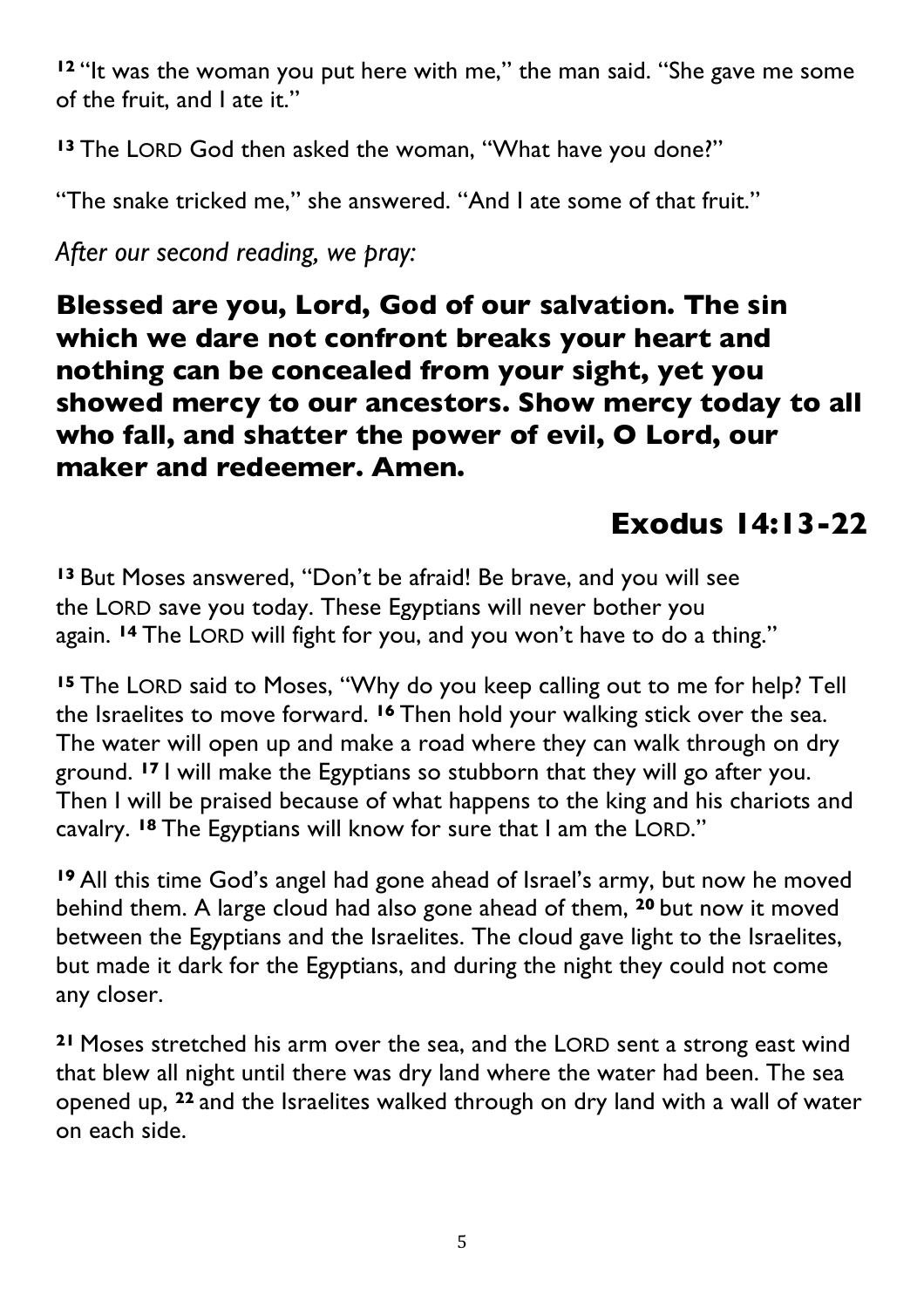*After our third reading, we pray:* 

**Blessed are you, Lord, God of our salvation. You heard the agony of your people as they cried out from slavery, and you gave them Moses to lead them to a land flowing with milk and honey. Hear the cry of the enslaved and the homeless today and lead us through the turbulent sea of life to our true home with you, O Lord, our maker and redeemer. Amen.** 

## **Ezekiel 37:1-14**

Some time later, I felt the LORD's power take control of me, and his Spirit carried me to a valley full of bones. **<sup>2</sup>** The LORD showed me all around, and everywhere I looked I saw bones that were dried out. **<sup>3</sup>** He said, "Ezekiel, son of man, can these bones come back to life?"

I replied, "LORD God, only you can answer that."

**<sup>4</sup>** He then told me to say:

Dry bones, listen to what the LORD is saying to you, **<sup>5</sup>** "I, the LORD God, will put breath in you, and once again you will live. **<sup>6</sup>** I will wrap you with muscles and skin and breathe life into you. Then you will know that I am the LORD."

**<sup>7</sup>** I did what the LORD said, but before I finished speaking, I heard a rattling noise. The bones were coming together! **<sup>8</sup>** I saw muscles and skin cover the bones, but they had no life in them.

**<sup>9</sup>** The LORD said:

Ezekiel, now say to the wind, "The LORD God commands you to blow from every direction and to breathe life into these dead bodies, so they can live again."

**<sup>10</sup>** As soon as I said this, the wind blew among the bodies, and they came back to life! They all stood up, and there were enough to make a large army.

**<sup>11</sup>** The LORD said:

Ezekiel, the people of Israel are like dead bones. They complain that they are dried up and that they have no hope for the future.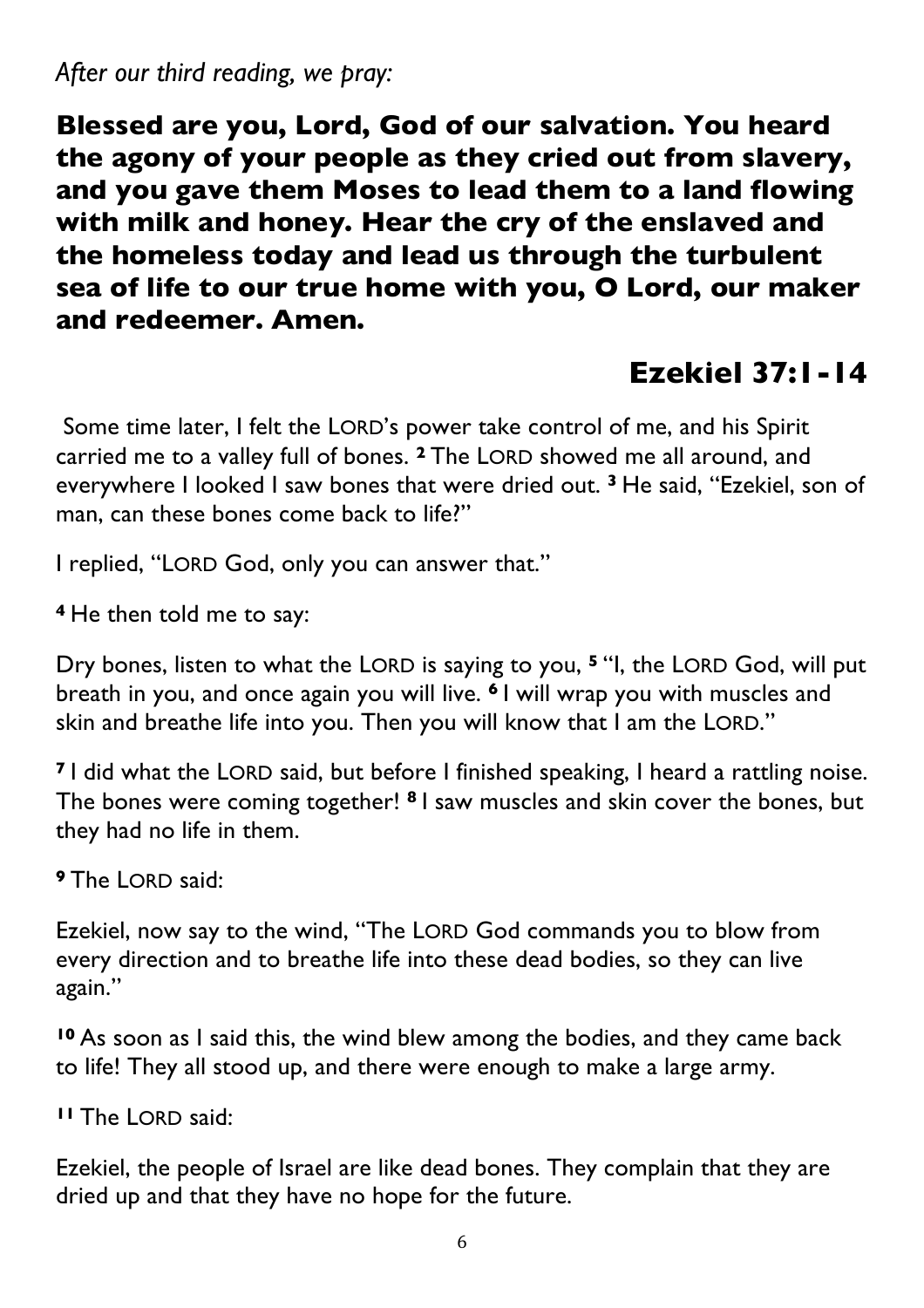**<sup>12</sup>** So tell them, "I, the LORD God, promise to open your graves and set you free. I will bring you back to Israel, **<sup>13</sup>** and when that happens, you will realize that I am the LORD. **<sup>14</sup>** My Spirit will give you breath, and you will live again. I will bring you home, and you will know that I have kept my promise. I, the LORD, have spoken."

#### *After our fourth reading we pray:*

**Blessed are you, Lord, God of our salvation. You bring life from the darkest valley of death. When hope is lost and our dry bones are scattered in shame, speak your word to your broken people, that we may stand confidently before you, and breathe your Spirit into us that we might live, O Lord, our maker and redeemer. Amen.** 

## *The Service of Light*

*The unlit Easter candle is brought forward and marked with the cross and five incense studs, to remind us of Jesus' wounds.*

Eternal God, who made this most holy night to shine with the brightness of your one true light: set us aflame with the fire of your love, and bring us to the radiance of your heavenly glory; through Jesus Christ our Lord.

#### *All:* **Amen.**

Christ yesterday and today, the beginning and the end, Alpha and Omega, all time belongs to him, and all ages; to him be glory and power, through every age and for ever. *All:* **Amen.**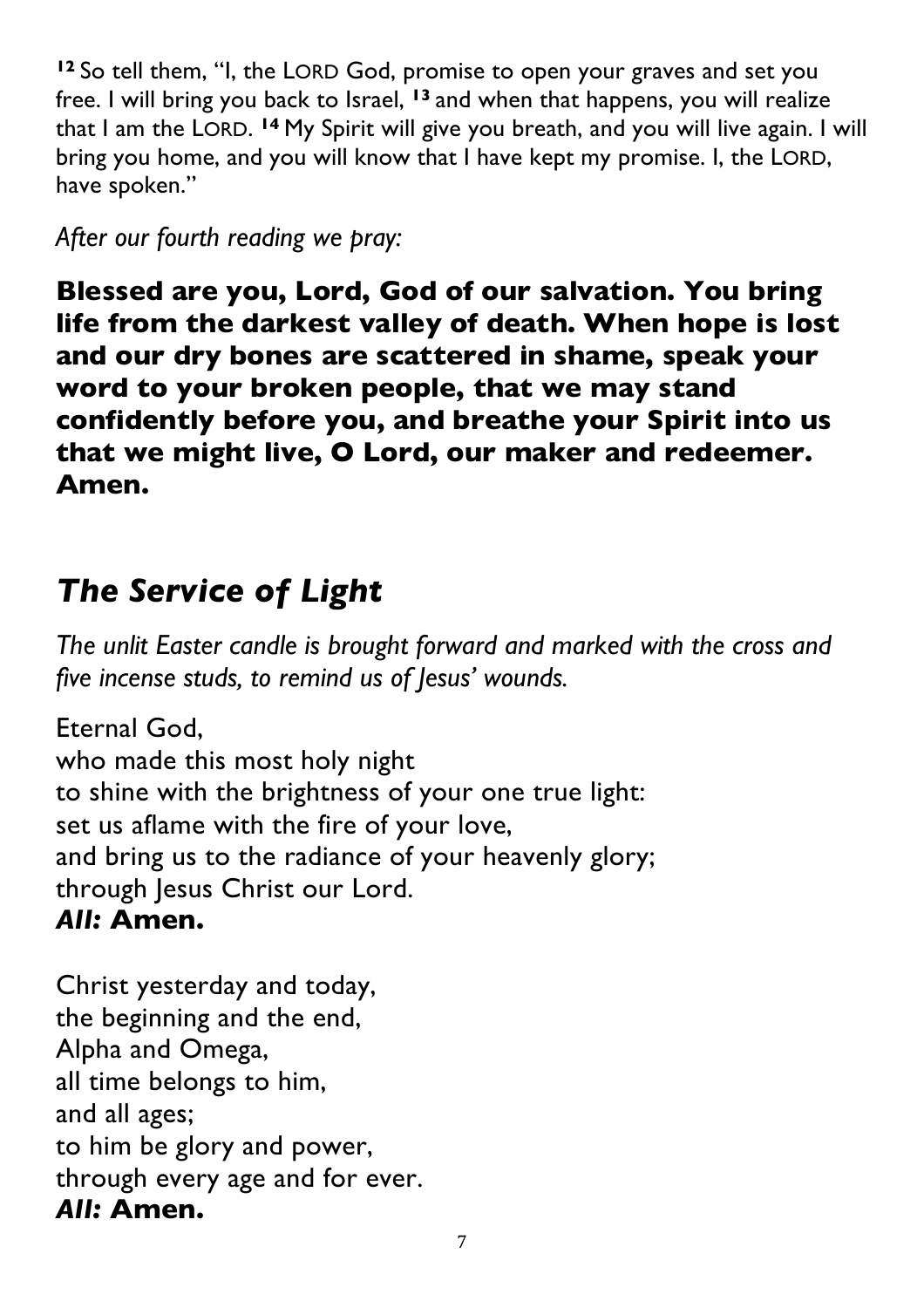By his holy and glorious wounds may Christ our Lord guard and keep us. *All:* **Amen.**

*The Easter candle is lit from the fire.*

May the light of Christ, rising in glory, banish all darkness from our hearts and minds. The light of Christ. *All:* **Amen.**

*We follow the Easter candle into Church.*

## **The Exsultet**

*We sing these words of praise for Jesus' resurrection, sung since the early days of the Church:*

#### **Sing, choirs of heaven! Let saints and angels sing! Around God's throne exult in harmony! Now Jesus Christ is risen from the grave! Salute your King in glorious symphony!**

**Sing, choirs of earth! Behold, your light has come! The glory of the Lord shines radiantly! Lift up your hearts, for Christ has conquered death! The night is past, the day of life is here!** 

**Sing, Church of God! Exult with joy outpoured! The gospel trumpets tell of victory won! Your Saviour lives; he's with you evermore! Let all God's people sound the long Amen!**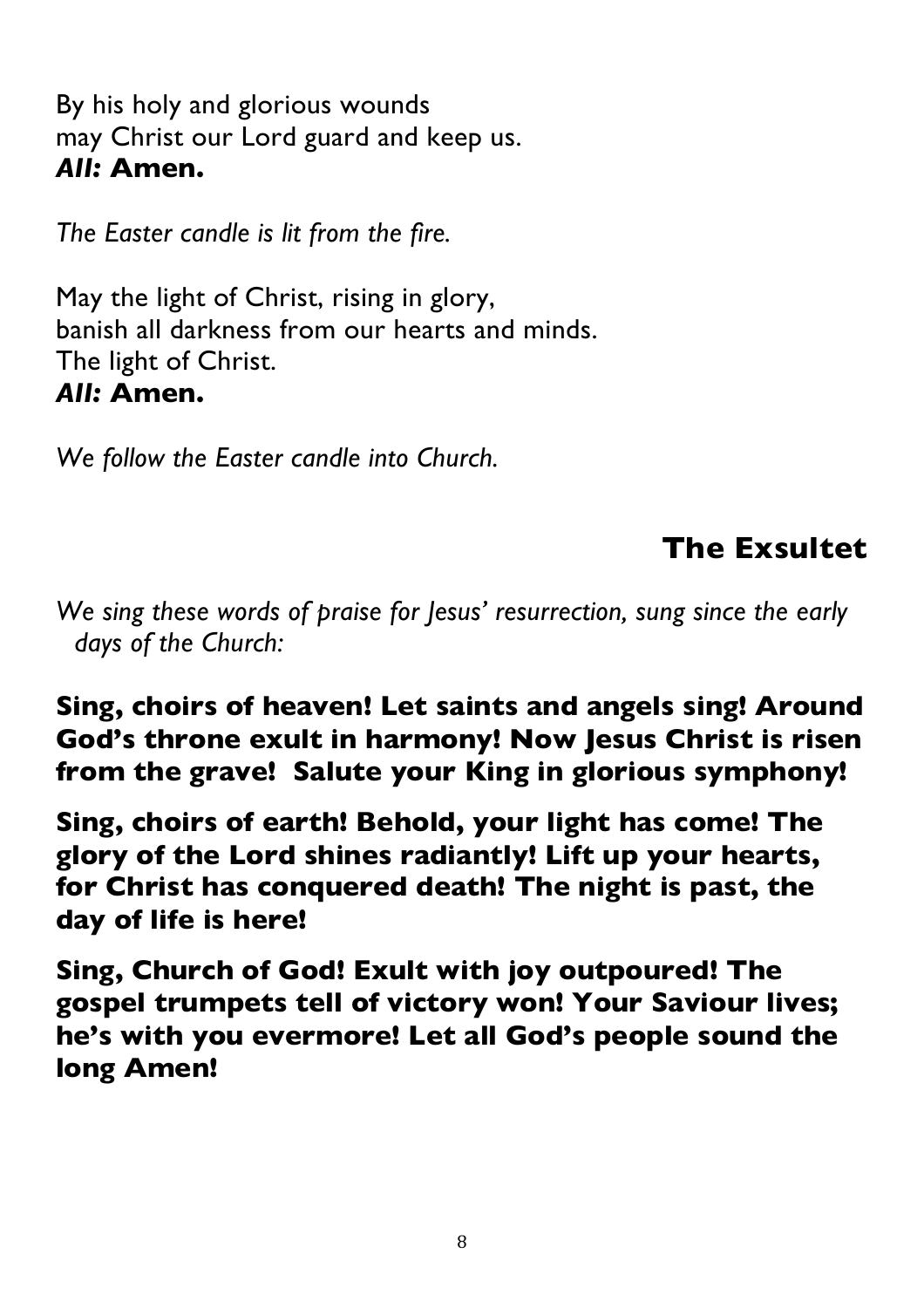#### The Lord be with you *All:* **and also with you.**

#### Lift up your hearts. *All:* **We lift them to the Lord.**

#### Let us give thanks to the Lord our God. *All:* **It is right to give thanks and praise.**

It is right and good that with hearts and minds and voices we should praise you, Father almighty, the unseen God, through your only Son, Jesus Christ our Lord, who has saved us by his death, paid the price of Adam's sin, and reconciled us once again to you.

For this is the Passover feast, when Christ, the true Lamb of God, is slain whose blood consecrates the homes of all the faithful.

This is the night when you first saved our ancestors, freeing Israel from her slavery and leading her safely through the sea.

This is the night when Jesus Christ vanquished hell, broke the chains of death and rose triumphant from the grave. This is the night when all who believe in him are freed from sin, restored to grace and holiness, and share the victory of Christ.

This is the night that gave us back what we had lost; beyond our deepest dreams you made even our sin a happy fault. Most blessed of all nights! Evil and hatred are put to flight and sin is washed away,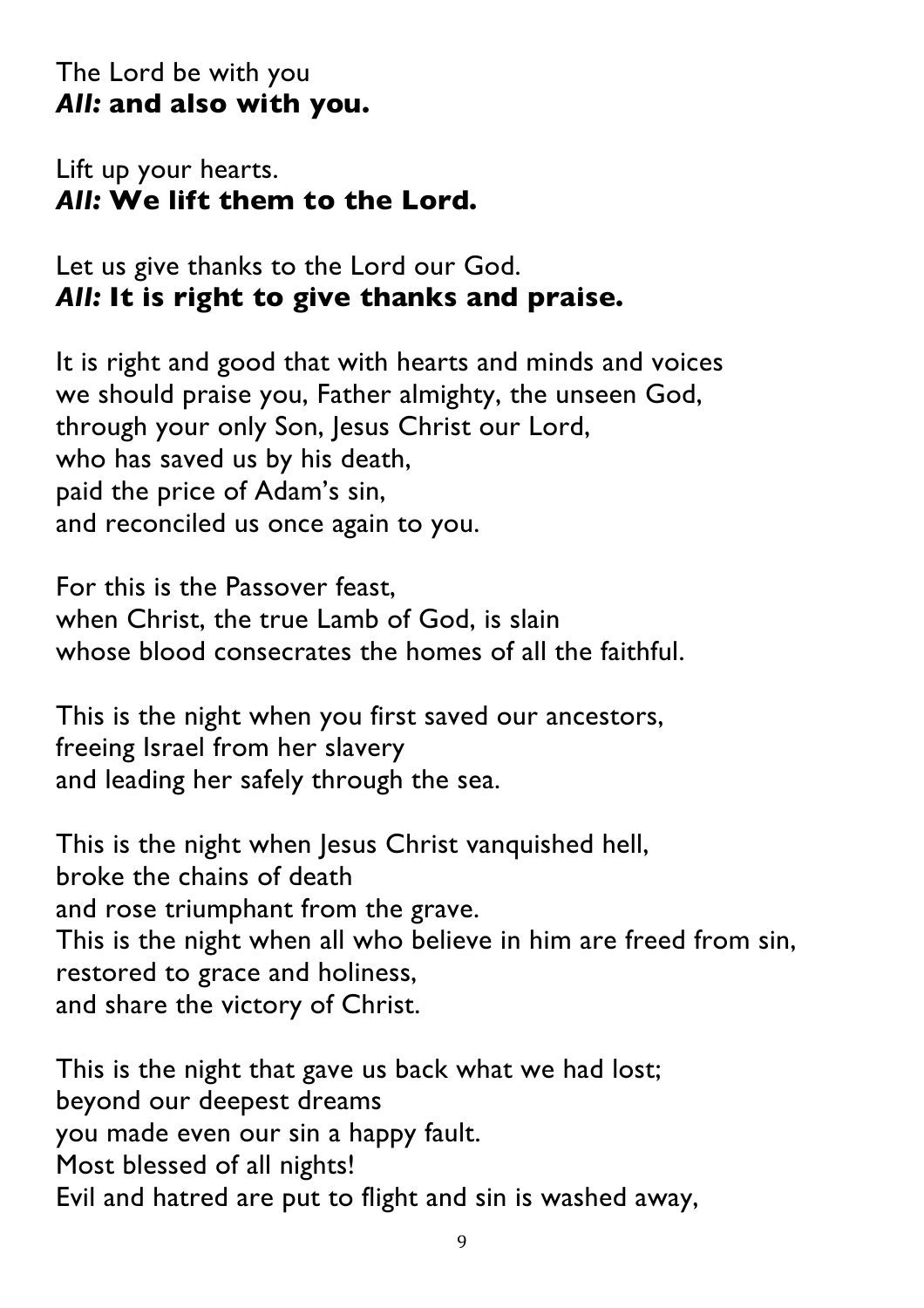lost innocence regained, and mourning turned to joy. Night truly blessed, when hatred is cast out, peace and justice find a home, and heaven is joined to earth and all creation reconciled to you.

Therefore, heavenly Father, in this our Easter joy accept our sacrifice of praise, your Church's solemn offering. Grant that this Easter Candle may make our darkness light. For Christ the morning star has risen in glory; Christ is risen from the dead and his flame of love still burns within us! Christ sheds his peaceful light on all the world! Christ lives and reigns for ever and ever! *All:* **Amen.**

*We turn on all the lights and make a joyful noise!*

### **The Easter Acclamation**

#### Alleluia. Christ is risen. *All:* **He is risen indeed. Alleluia.**

## **Gospel Reading – Luke 24:1-12**

*We share the story of the first Easter:*

#### Hear the Gospel of our Lord Jesus Christ according to Luke *All***: Glory to you, O Lord.**

Very early on Sunday morning the women went to the tomb, carrying the spices that they had prepared. **<sup>2</sup>** When they found the stone rolled away from the entrance, **<sup>3</sup>** they went in. But they did not find the body of the Lord<sup>[a]</sup> Jesus, <sup>4</sup> and they did not know what to think.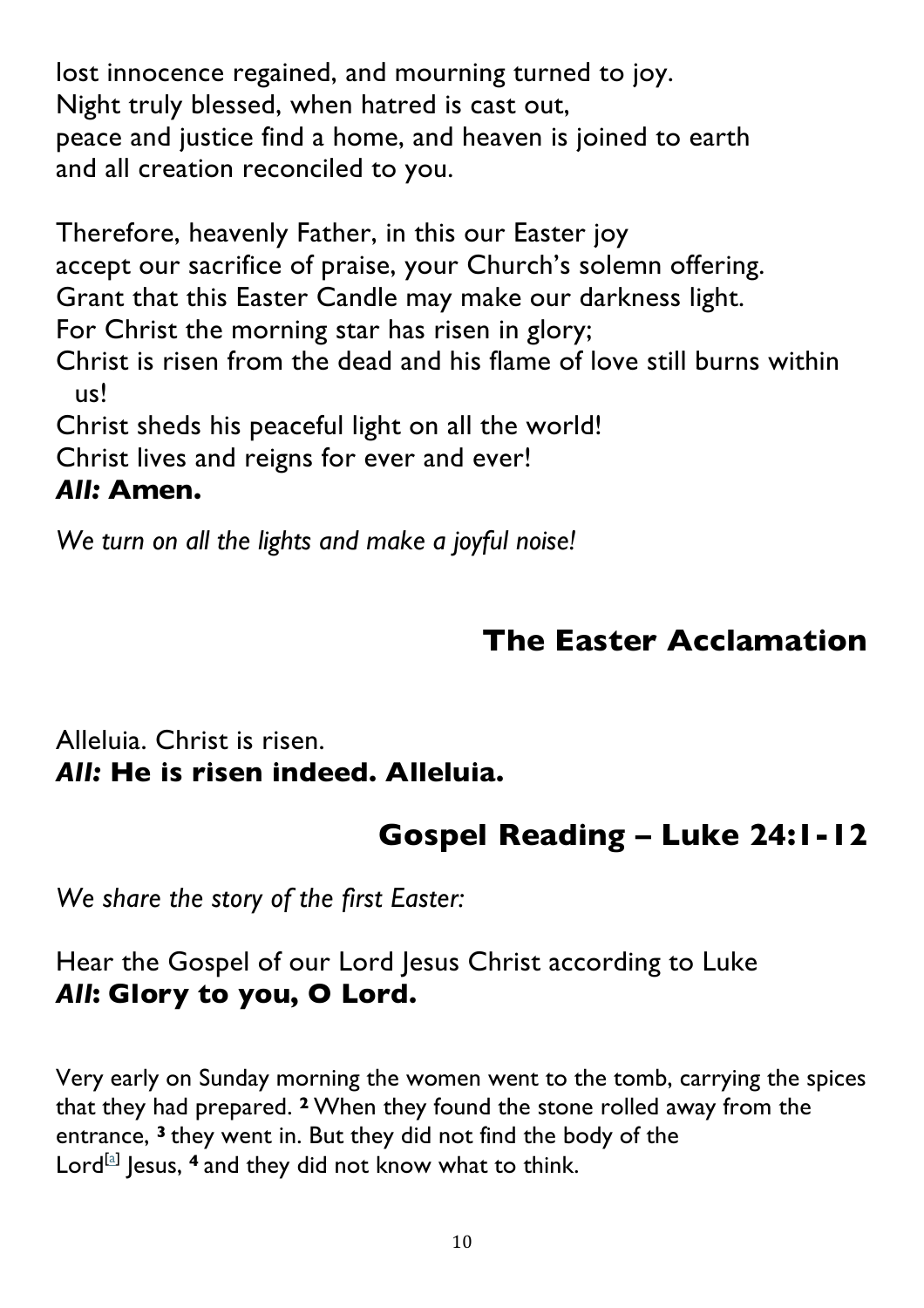Suddenly two men in shining white clothes stood beside them. **<sup>5</sup>** The women were afraid and bowed to the ground. But the men said, "Why are you looking in the place of the dead for someone who is alive? **<sup>6</sup>** Jesus isn't here! He has been raised from death. Remember that while he was still in Galilee, he told you, **<sup>7</sup>** 'The Son of Man will be handed over to sinners who will nail him to a cross. But three days later he will rise to life.' " **<sup>8</sup>** Then they remembered what Jesus had said.

**9-10** Mary Magdalene, Joanna, Mary the mother of James, and some other women were the ones who had gone to the tomb. When they returned, they told the eleven apostles and the others what had happened. **<sup>11</sup>** The apostles thought it was all nonsense, and they would not believe.

**<sup>12</sup>** But Peter ran to the tomb. And when he stooped down and looked in, he saw only the burial clothes. Then he returned, wondering what had happened.<sup>[b]</sup>

*At the end:* This is the Gospel of the Lord. *All***: Praise to you, O Christ.**

## **Commission**

*We move to the font and sing:*

#### **He is Lord, he is Lord He is risen from the dead and he is Lord. Every knee shall bow, every tongue confess That Jesus Christ is Lord**

Will you continue in the apostles' teaching and fellowship, in the breaking of bread, and in the prayers? *All:* **With the help of God, I will.**

Will you persevere in resisting evil, and, whenever you fall into sin, repent and return to the Lord? *All:* **With the help of God, I will.**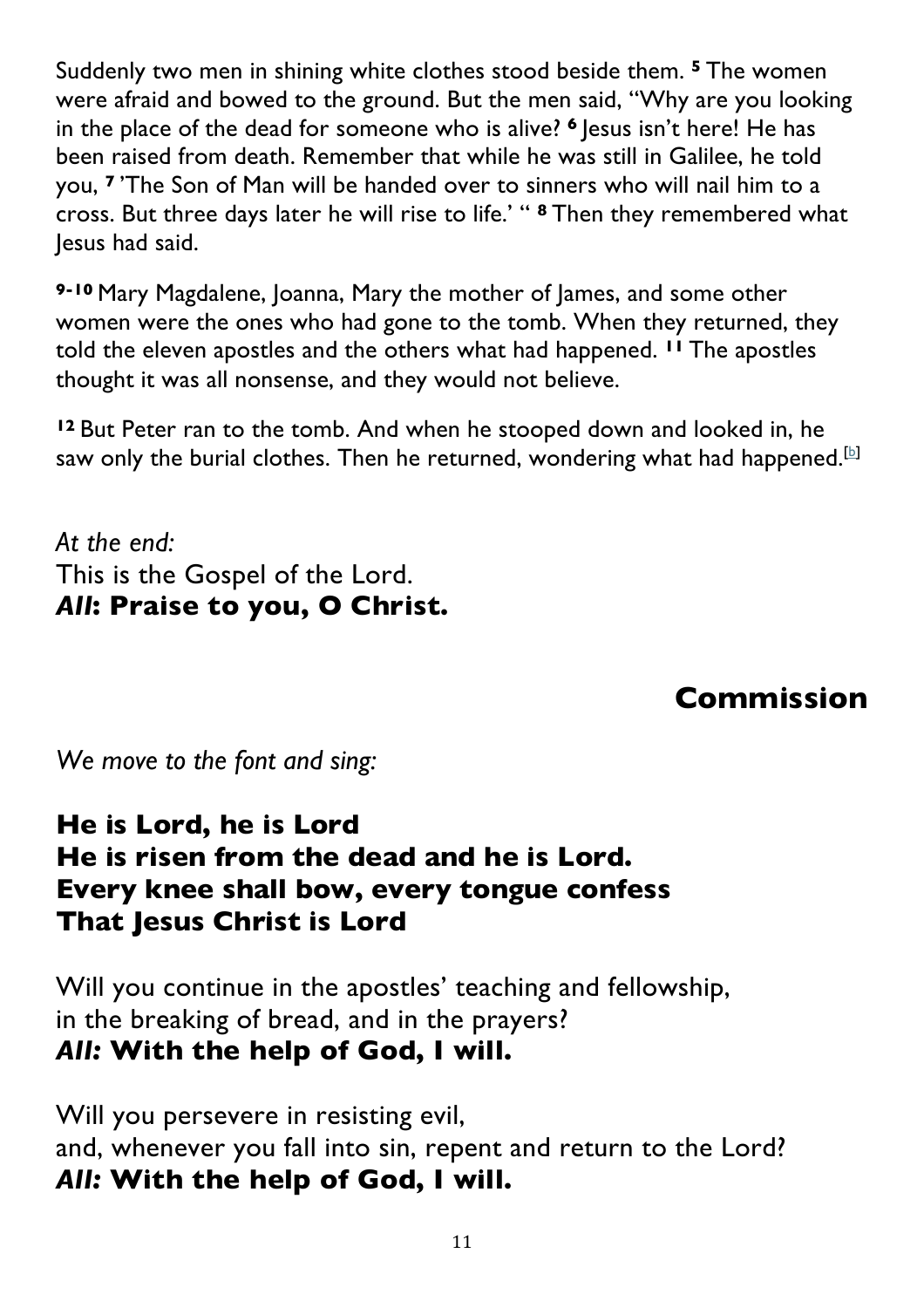#### Will you proclaim by word and example the good news of God in Christ? *All:* **With the help of God, I will.**

Will you seek and serve Christ in all people, loving your neighbour as yourself? *All:* **With the help of God, I will.**

Will you acknowledge Christ's authority over human society, by prayer for the world and its leaders, by defending the weak, and by seeking peace and justice? *All:* **With the help of God, I will.**

May Christ dwell in your hearts through faith, that you may be rooted and grounded in love and bring forth the fruit of the Spirit. *All:* **Amen.**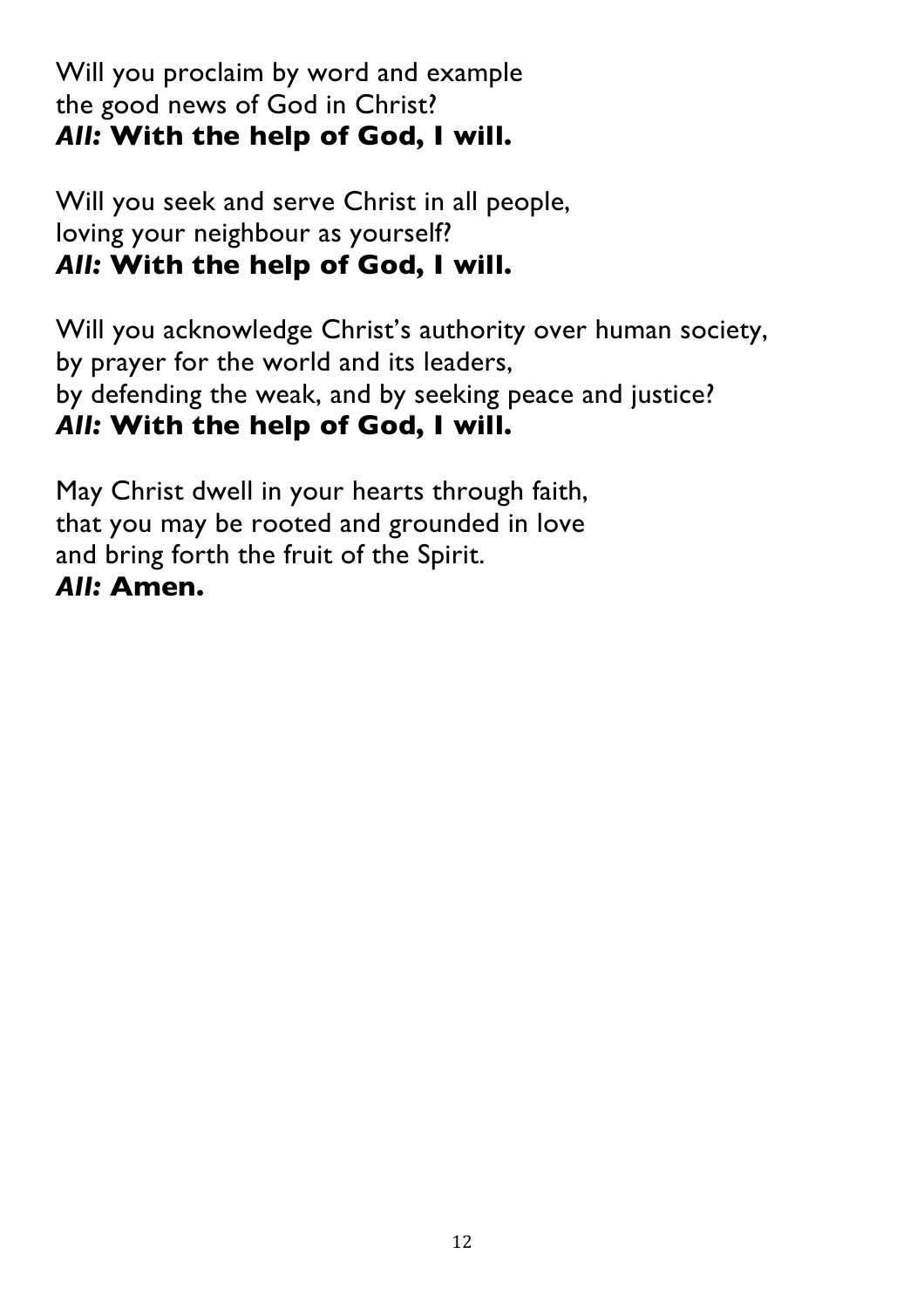## **Hymn - Thine Be The Glory**

- 1 Thine be the glory, risen conquering Son; endless is the victory thou o'er death hast won. Angels in bright raiment rolled the stone away, kept the folded grave clothes where thy body lay. *Thine be the glory, risen conquering Son: Endless is the victory, thou o'er death hast won.*
- 2 Lo! Jesus meets us, risen from the tomb; lovingly he greets us, scatters fear and gloom. Let the church with gladness, hymns of triumph sing; for her Lord now liveth, death hath lost its sting. *Refrain*
- 3 No more we doubt thee, glorious prince of life! Life is nought without thee; aid us in our strife; make us more than conquerors, through thy deathless love: Bring us safe through Jordan to thy home above. *Refrain*

*Edmund L Budry (1854-1932), translated by Richard B Hoyle (1875-1939)*

## *The Dismissal*

## **The Blessing**

May Christ, who out of defeat brings new hope and a new future, fill you with his new life; and the blessing of God almighty, the Father, the Son, and the Holy Spirit, be among you and remain with you always. *All***: Amen.**